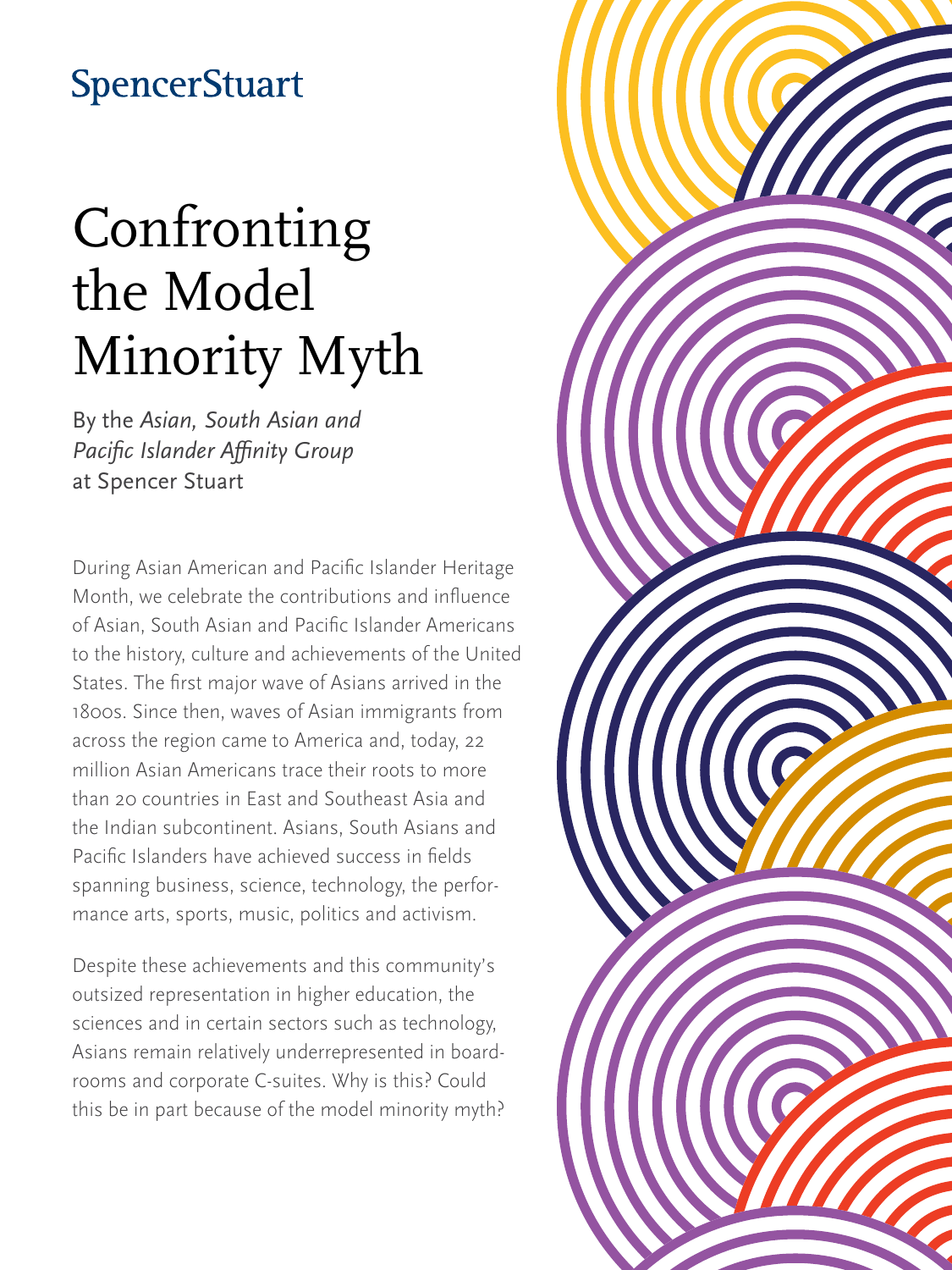

What is the model minority myth, and why should we confront it? The term "model minority" referring to Asians, South Asians and Pacific Islanders is seen by some as praise for the community's success across academic and economic spheres. At a superficial level, the model minority moniker reflects the success of Asians in America, who as a group have attained higher levels of education and higher household incomes than U.S. averages, according to the Pew Research Center.

But there is a dark side to the model minority stereotype, one that affects individuals' lives and careers. On one hand, it masks the different experiences across this highly diverse group. It also can grant permission to ignore or underplay the challenges Asians face, including the documented rise in anti-Asian violence, or suggest that Asians do not experience racism. The stereotype reinforces biases that can limit opportunities — especially related to what leaders are supposed to look and act like — and it is often used as a wedge to pit Asians against other racial and ethnic groups. Finally, and perhaps most disappointingly, this myth encourages Asian Americans to avoid doing anything that might risk this "model" status: Do not speak up. Do not step out of line. Do not complain, and always remember that you have attained this status based on your continuing performance.

To better understand the impact of the model minority myth on Asian executives, members of our affinity group spoke with successful pan-Asian leaders about how they experienced this and other stereotypes in their own careers, how they overcame biases, and how allies and advocates can better support their Asian, South Asian and Pacific Islander colleagues.

**The celebration of Asian American and Pacific Islander Heritage Month has its roots in a 1978 congressional resolution that established Asian/ Pacific American Heritage Week in the first 10 days of May, marking the arrival in the U.S. of the first Japanese immigrants (May 7, 1843) and the contributions of Chinese workers to the building of the transcontinental railroad, completed May 10, 1869.**

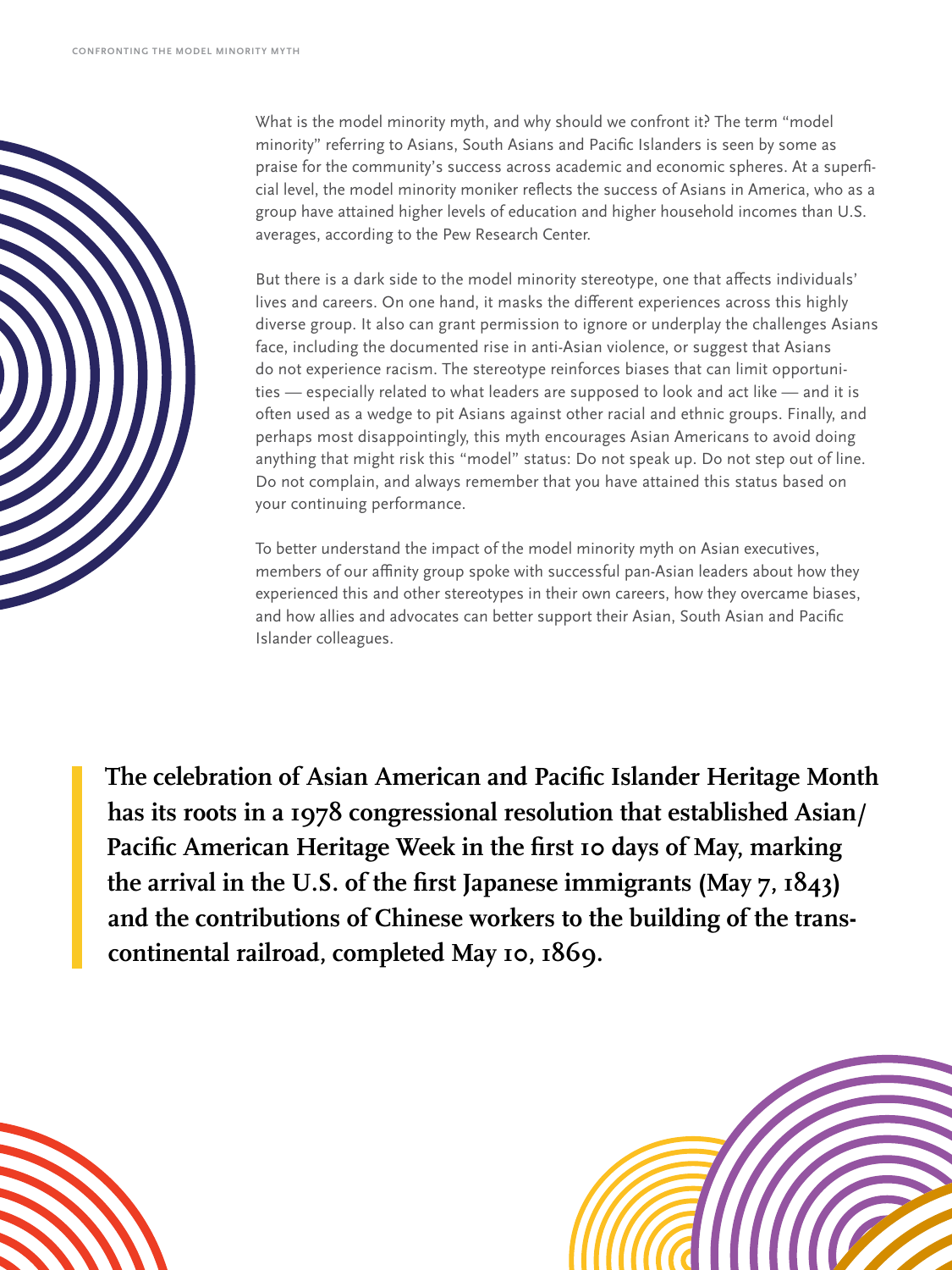#### **A double-edged sword**

Excellence in math, science and other technical disciplines. Hardworking. Diligent. Well-prepared. Respectful. Those are some of the positive characteristics associated with the model minority myth. "I have both benefited and suffered from the model minority stereotype," says Courtney Fong, chief operating officer at CompTIA, trade association for the IT industry. "It projects a certain aptitude or intelligence when it comes to math, science and engineering. I don't think anyone would admit it, but I was given the benefit of the doubt or given some opportunities early in my career that I may not otherwise have."

•

The flipside of the stereotype: Nonconfrontational. Timid. Insular. Indecisive. Antisocial. These are characteristics that are not traditionally associated with leadership in the US. "There's definitely a stereotype," says Asheesh Advani, CEO, Junior Achievement Worldwide. "It includes things like being good at school or being particularly good at engineering-oriented fields or medical-oriented fields. On the more negative side, it's not being very athletic, not necessarily being a leader, but being a follower — particularly in a professional setting. There are stereotypes associated with ways in which you're a risk taker or not a risk taker. There are stereotypes associated with the ability to get along with different types of people. For example, there's a perception sometimes that South Asian and Asian Americans tend to stay together and are not as social as other people."

These stereotypes have real consequences for the careers of Asians, South Asians and Pacific Islanders. In the workplace, studies have found that Asians are the least likely racial group to be promoted from individual contributor roles into management, even in sectors like technology, finance, accounting and law, where they are well-represented in entry- and early-career stages. New Goldman Sachs research found that Asian Americans account for 13 percent of professional positions at large employers, yet just 6 percent of senior management roles. Despite their underrepresentation in leadership roles, Asians often are not included in diversity metrics, data or programs.

**There's definitely a stereotype. It includes things like being good at school or being particularly good at engineering-oriented fields or medical-oriented fields. On the more negative side, it's not being very athletic, not necessarily being a leader, but being a follower — particularly in a professional setting. There are stereotypes associated with ways in which you're a risk taker or not a risk taker.**

Stereotypes also serve to hide the vast disparities of experience across the large and diverse pan-Asian community. Income and educational attainment, for example, vary widely. Asian Ameri-

**ASHEESH ADVANI** CEO, JUNIOR ACHIEVEMENT WORLDWIDE

cans from India, China and Korea tend to have higher education and income levels than their counterparts from countries such as Pakistan, Vietnam and Cambodia, the Goldman Sachs research found.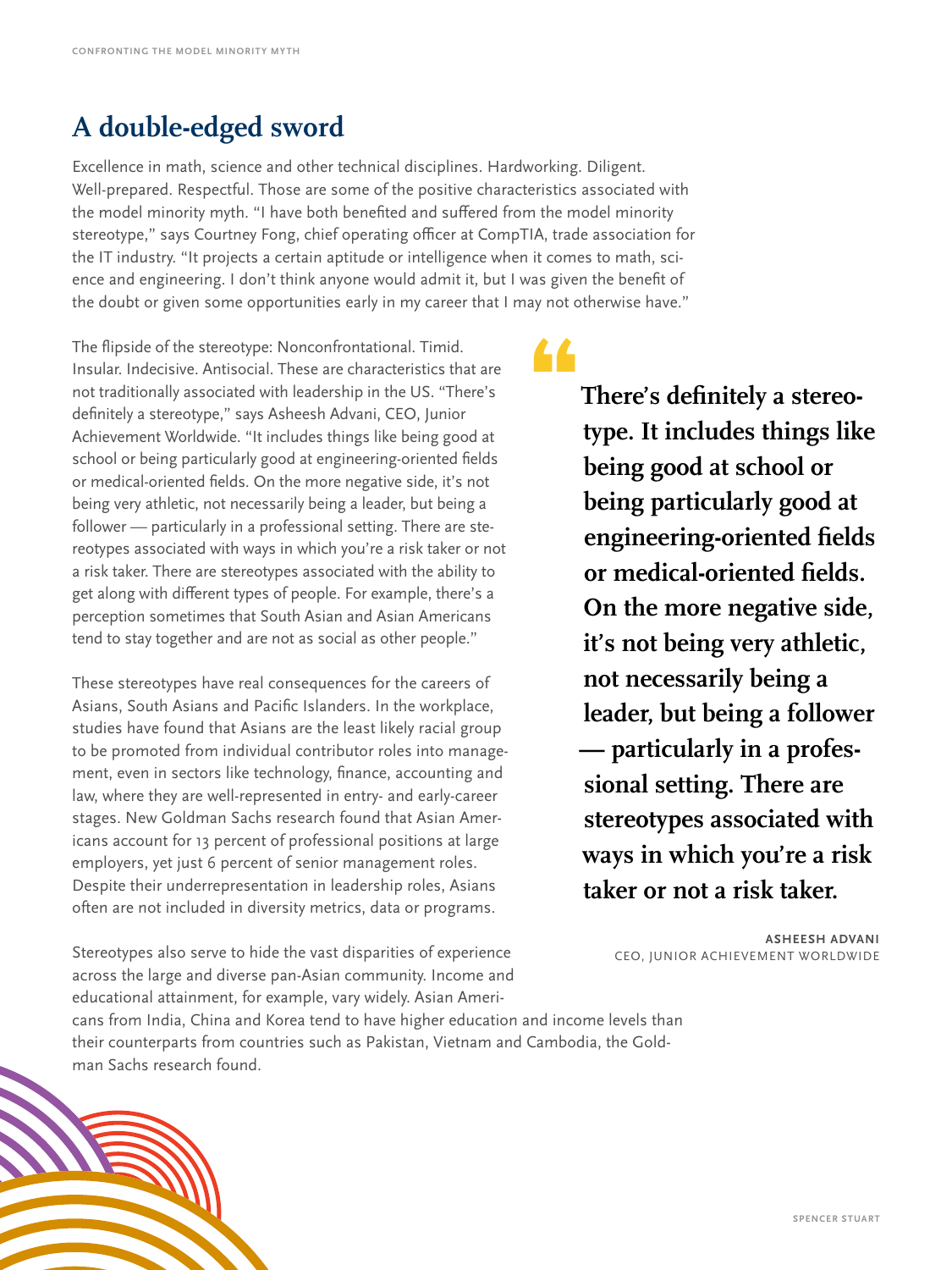"It would be wrong to paint everyone with the same broad brush," says Sandy Leung, EVP and general counsel for Bristol Myers Squibb. "People fail to understand that Asians are very diverse and many need help, but they are not getting the attention and the services they need because people think, 'You're Asian so everything must be okay.'"

Among the more destructive aspects of the model minority myth is its use as a wedge to divide underrepresented groups and to create pressure to conform to "white" standards to fit in and succeed. "Because of this model minority myth, Asian Americans are often left out of the DEI conversation. For some Asian Americans, they may subconsciously feel like they have to pick a side when it comes to DEI, as if it's a zero-sum proposition," observes Daniel Kim, chief operating officer of Natural Resources Defense Council.

Yet, behaving against the stereotype can court backlash. Most of the leaders we talked with had stories of getting push back or negative critiques from bosses or colleagues when they asserted themselves, asked for a raise or promotion, or otherwise acted against the stereotype. Jean Lee, president and CEO of Minority Corporate Counsel Association, had a career coach who told her to smile more. "When you speak up," she says, "it is really hard for a lot of people to embrace because they don't expect me to have an opinion. I cannot tell you the number of times that people expected me to be quiet and just do the work. And when you do speak up, you are not seen as a good team member."

The dissonance between the stereotype and reality can be an even greater burden for Asian women. As Vivian Liu, CFO and head of global merchant operations for Wish, explains, "I try to communicate in a very succinct way that conveys a level of competency and clarity because that's what people seek from

the leadership — a clear point of view delivered with conviction. But, of course, you also need to communicate in a way that doesn't come across as rude or aggressive. It took me a long time to get the balance right." Elinor Hoover, chair of the global consumer & retail group in Citigroup's Banking, Capital Markets and Advisory (BCMA) division, recalls working on a trading floor earlier in her career and having to be louder and more aggressive than usual one day to get a complicated transaction done. She ended up getting negative feedback from coworkers about the incident. "If I had been anything else than an Asian woman, the reaction might have been like, 'wow, a go-getter, aggressive, getting it done.' But for me, it created tremendous dissonance and even led to questions about whether I was the right leader for the business. I had to become very aware that sometimes stereotypes do exist and biases do exist."

**"People fail to understand that Asians are very diverse and many need help, but they are not getting the attention and the services they need because people think, 'You're Asian so everything must be okay.'"**

> **SANDY LEUNG** EVP AND GENERAL COUNSEL FOR BRISTOL MYERS SQUIBB

•

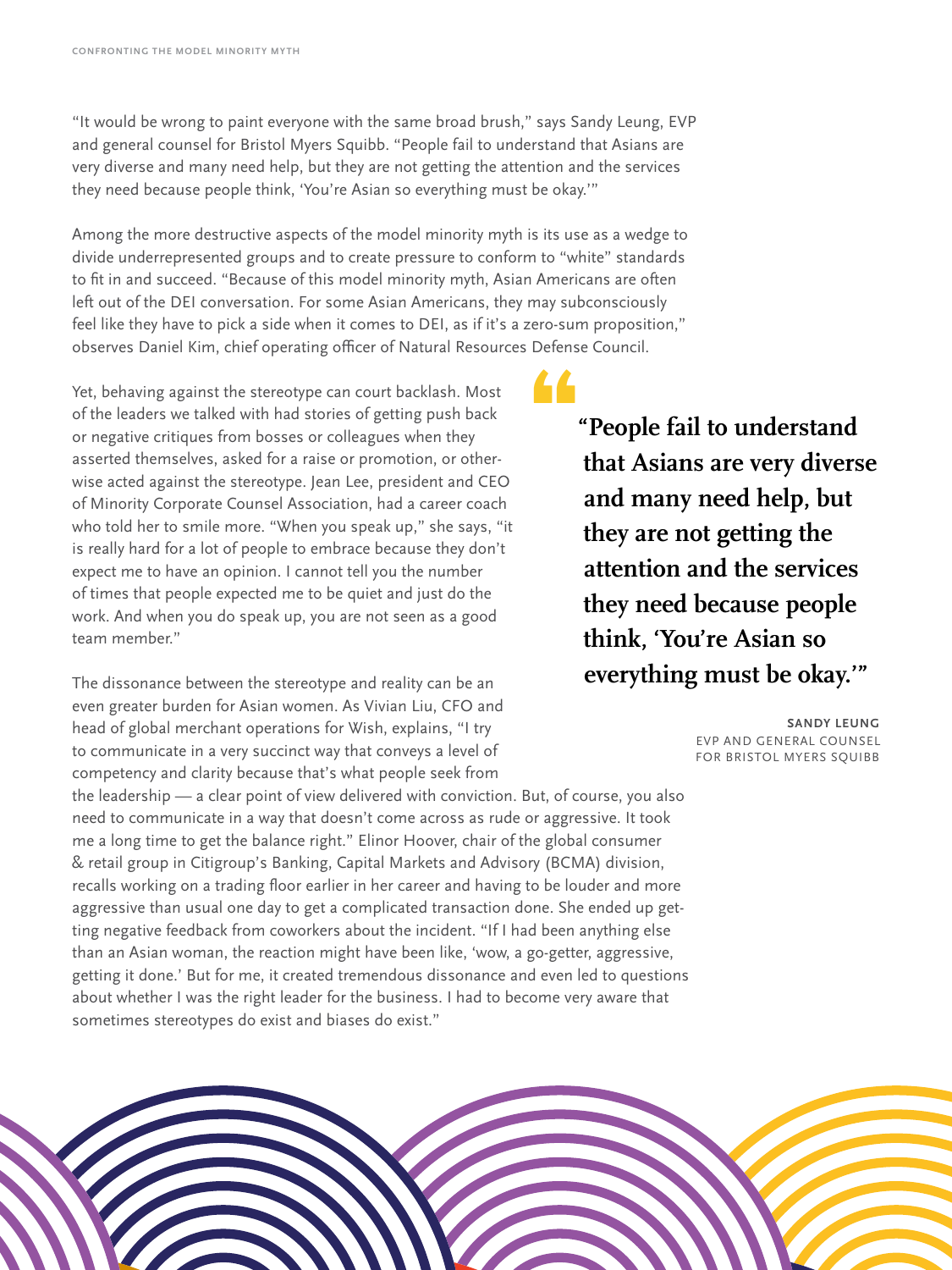### Asian, South Asian and Pacific Islander leaders: How they see their role

The leaders we spoke with acknowledge that their success has made them role models for others in the pan-Asian community. As a result, they say they play a role in educating their organizations about the Asian experience and the stereotypes and other barriers that keep more Asians, South Asians and Pacific Islanders from advancing. In addition, they serve as mentors, sponsors and advocates to help increase representation at every level and as executive sponsors for employee resource groups.

*"I take an unapologetic approach to eliminating bias in our meetings, in our products and our services. We have to call out those damaging behaviors regardless of what level that person is in the organization."* 

**– COURTNEY FONG**

*"I would really encourage members of the API community to be part of the conversation. We have a great opportunity to enrich that discussion. Oftentimes I see people talk about the white community or the black and brown community, but rarely do I hear about the Asian American community. And why is that? We represent the fastest-growing population in the U.S. I think that means we must engage, be more vocal and represent ourselves."*

**– DANIEL KIM**

*"In terms of the team I manage day-to-day, one role I can play is making sure I'm not making the same wrong assumptions about individual style and equating them with capability. So in my team, I truly promote people based on their capabilities, while being mindful of the importance of maintaining a culturally diverse team."* 

**– VIVIAN LIU** 

*"When I came to the US, I thought 'If you work your butt off, you get the opportunities.' Everything I did was to adapt. Getting to CEO was a bit of a struggle. There is a model CEO that many people have in mind — white male, charismatic — that I realized I*  was not going to fit. Now, I want people to express who they are, rather than do what *my generation did: hiding some of ourselves to adapt."* 

**– PRAKASH PANJWANI**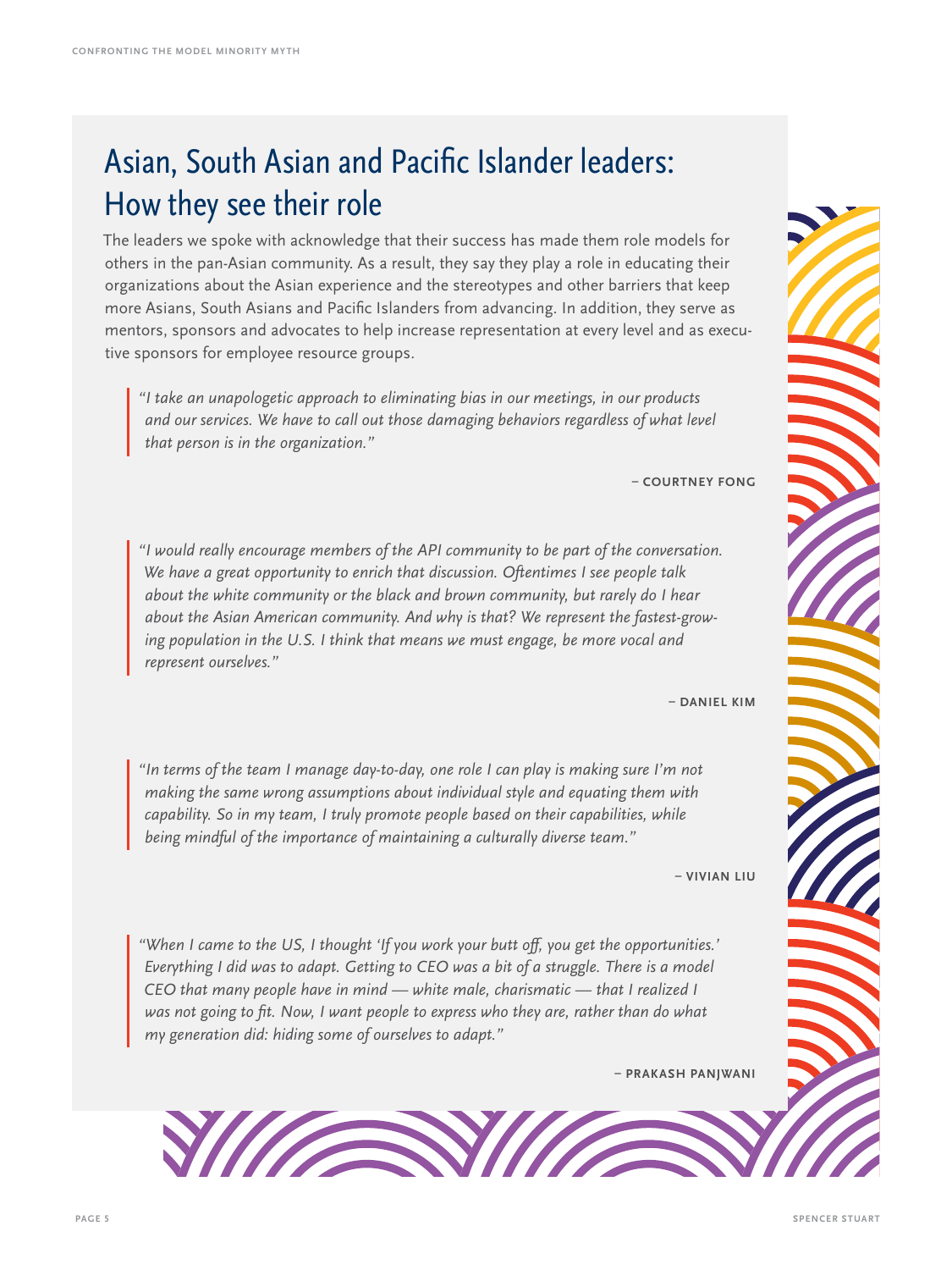

#### **Confronting the model minority myth: What can leaders do?**

Breaking down stereotypes that limit opportunities for the Asian community starts with learning more about your Asian, South Asian and Pacific Islander team members and their experience. It requires confronting your assumptions and biases to promote real understanding. "It's really simple: just don't assume anything," says Fong. "That's where the model minority myth starts: You see my surname or profile picture and assume something about me. Get to know people, and you'll find that we have a lot more in common than you think, even if we were born thousands of miles apart."

Here are some other ways leaders and others can help confront the myth and support their pan-Asian colleagues:

#### **Understand that leadership comes in different styles**

Letting go of pre-conceived notions of what good leadership is and what it isn't based on individuals' style will open doors for Asians and people from other underrepresented groups who don't fit traditional stereotypes of what leaders look and act like. Spencer Stuart's research and work with organizations around the world finds that leadership selection should be grounded in the context and the desired outcomes for the role; there is not one best or right style of leader. Defining the experience, capabilities, character traits and other leadership attributes that matter for success in a particular position and assessing people against those requirements can help organizations find the person best equipped to create the conditions for success in the role.

"The generalization that Asians tend to be quieter, a little bit reserved, nonconfrontational, respectable and collaborative can generate the misconception that they lack the decisiveness required to be a true leader. The reality is those traits have nothing to do with a person's decision-making capabilities. It is just a different cultural or personal style," says Liu. Adds Hoover, "I firmly believe that in the workplace, it behooves us to look beyond the stereotypes that exist. We must do that to actually understand the person and understand the attributes of the person, because that's really the only way we're going to be able to elevate people's strengths and play to each other's capability and build teams that work well from a culture perspective."

#### **Be intentional about diversity, equity and inclusion**

To make progress in diversity, equity and inclusion, organizations must be intentional about their goals and the progress they want to make. The goals may be different at different organizations, but as Prakash Panjwani, CEO of WatchGuard Technologies, argues, "People are afraid to be intentional. You have to get to the point where you are willing to say, 'Diversity matters in this organization, and diversity of ideas and identities is an important factor as we look at this position.' You do not get change unless you are crisp and clear on your intentions."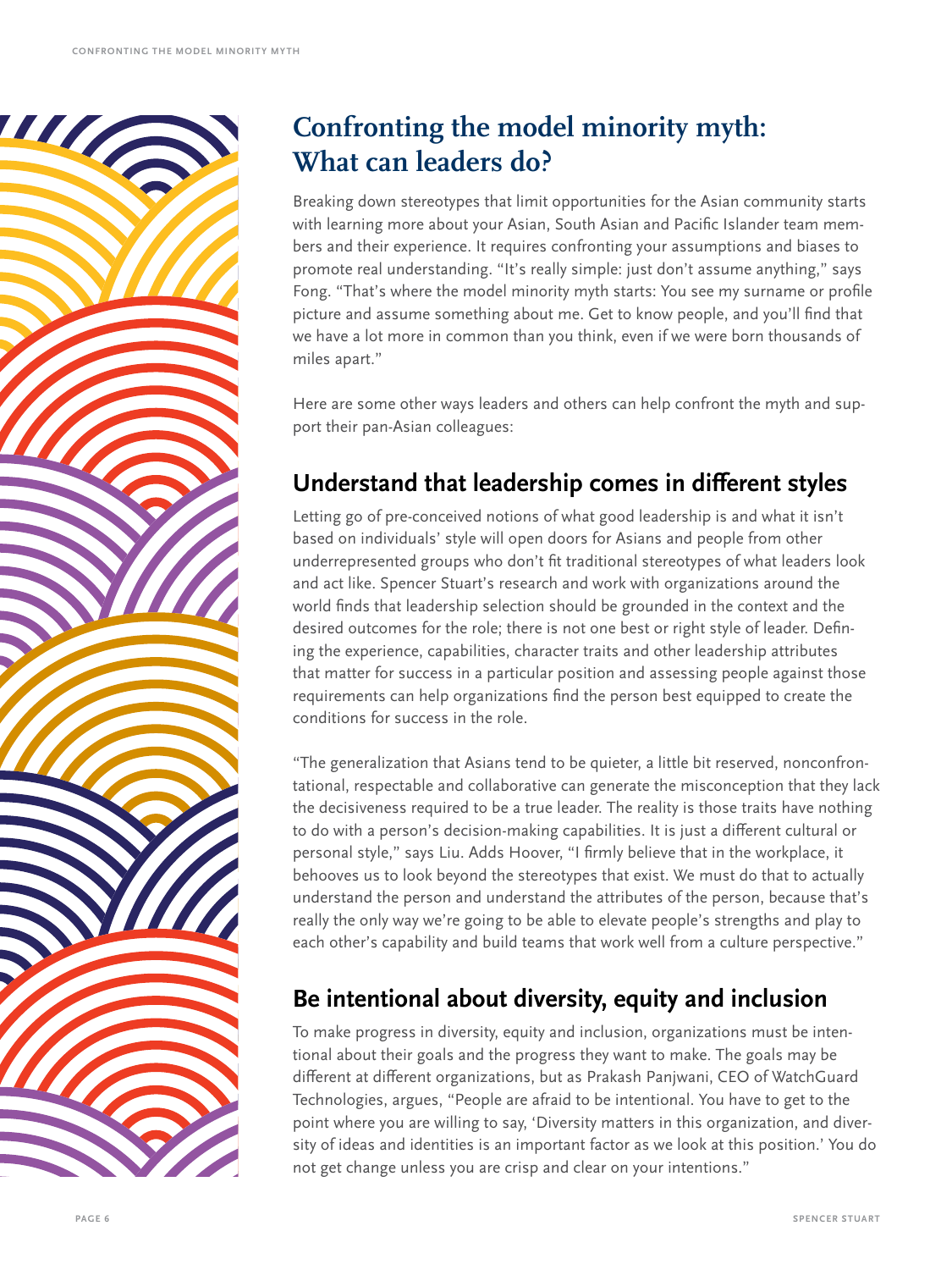If the goal is to address the underrepresentation of Asians, South Asians and Pacific Islanders (and other underrepresented groups) in leadership, organizations need data to understand the current state and diagnose what's driving the lack of diversity. "Is it the process by which we evaluate people upward? Do they not have good mentoring or good representation? Is it a supply issue? Do we have unconscious bias when we recruit people? Are we recruiting people inherently to think, look and act like ourselves?" says Hoon Lee, board member and west tax regional managing partner for BDO. Once leaders understand the current state, they can develop a clear set of values, principles and behaviors to consistently apply to the process.

Working at the organizational level is important because systemic solutions are needed to increase diversity and create more inclusive workplaces. "You need to look at the system and how you promote people and how you retain people," says Jean Lee. "The only way you're going to start to understand how the system perpetually disadvantages one group over another is to look at the processes and data. Because if your standards are applied equally and require the same of every candidate, why is it that one group does not advance like the other?"

Leaders also can be intentional about how to talk about the value of diversity and inclusion to the organization, removing the us-versus-them mentality that can derail diversity, equity and inclusion efforts. "I believe there needs to be language that allows people to feel that all boats are lifted by virtue of giving people who have historically been either underrepresented or ignored more of a voice — so everyone's goals are more likely to be achieved," says Asheesh Advani. Similarly, Daniel Park, CEO of Imperfect Foods, says efforts should focus on appreciating what each individual brings to the table. "It's not about trying to be someone you're not. It's appreciating the unique backgrounds that people have come from, and then celebrating that and believing that cohesively all these different backgrounds and experiences — which are a reflection of our customers and the broader population — lead to better outcomes and decisions."

#### **Be a mentor, an ally and an advocate**

The Asian, South Asian and Pacific Islander leaders we spoke with all talked about the mentors, allies and advocates who have helped them in their careers. Mentors and advocates fuel career advancement in a variety of ways. They provide advice for getting and succeeding in new roles, use their influence and connections to open doors, and remove barriers to advancement. They also can provide feedback about how certain behaviors might be interpreted and encourage those they mentor to take risks they might hesitate to otherwise — for example, to try for a new role or high-profile assignment sooner than they might feel ready.



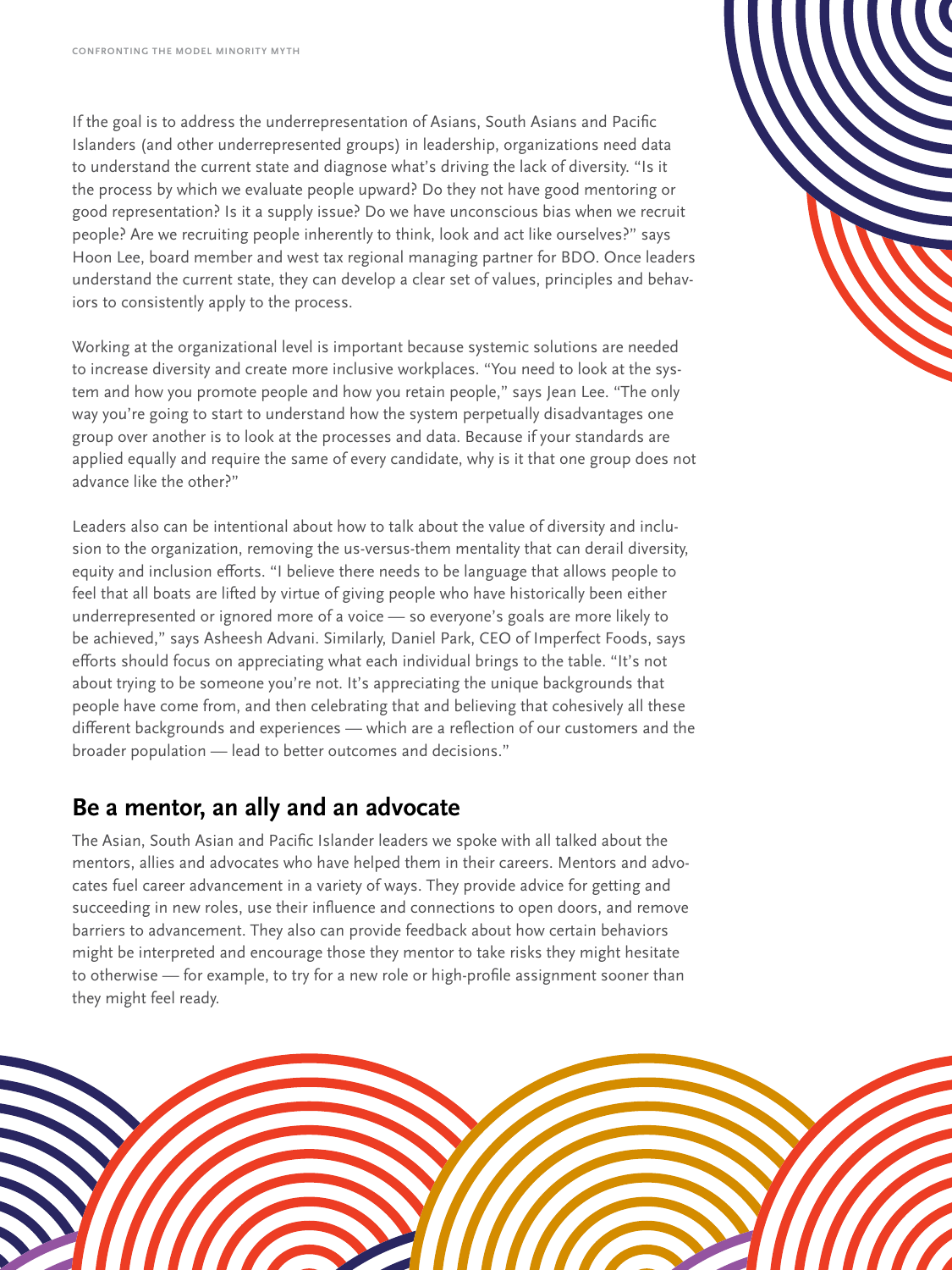For many Asians, South Asians and Pacific Islanders, touting one's accomplishments and advocating for a promotion does not come naturally. "I grew up thinking it was bad to talk about yourself or boast. I also had a hard time looking people who were senior to me in the eye, because culturally we were raised to listen and defer to your elders or people senior to you," explains Leung. "But the reality is, in the workplace, it's important to talk about your accomplishments in a way that's authentic and real to you and articulate your career aspirations. If you don't make eye contact, you risk people thinking you might be hiding something or they'll distrust you."

**Confronting the Model Minority Myth**

Bosses and advocates — both outside of and within the pan-Asian community — can be supportive by helping Asian colleagues to see themselves in stretch roles and advocating for them and their work behind the scenes. Park credits many of his past managers for their support but wonders if his career progression might have been even faster if managers had recognized that he was unlikely to advocate for himself, "if I had a manager who better understood the fact that I'm going to be less vocal about my accomplishments and more modest and said, 'Hey Dan, you're ready for this next thing. Let me put you forward.'"

Advocacy and allyship is important because it shifts the burden for change away from the individuals from underrepresented groups to the majority and the organization. "You need the 85 or 95 percent to recognize that there's a problem and, ideally, agree on a potential solution and be part of advocating for the change, rather than placing all the burden on the minority to solve it themselves," says Hoon Lee. Delving into issues of equity, inclusion and diversity at work can be uncomfortable, he acknowledges. "We also know that people can be afraid of saying the wrong thing or think, 'Why is this relevant at work? We should talk about EBITDA or profits or margins or square footage.' But if you work with people and you want to retain the best people, we're going to have to talk about this. Lean in. Be comfortable getting a little uncomfortable."

All of us have the opportunity — and responsibility — to contribute to the creation of more equitable and inclusive workplaces. Leaders and allies can help challenge the model minority stereotype by being intentional champions for change, taking time to empathize and listen to the needs of the community, and seeing past the stereotype to the individual.

**• • •**